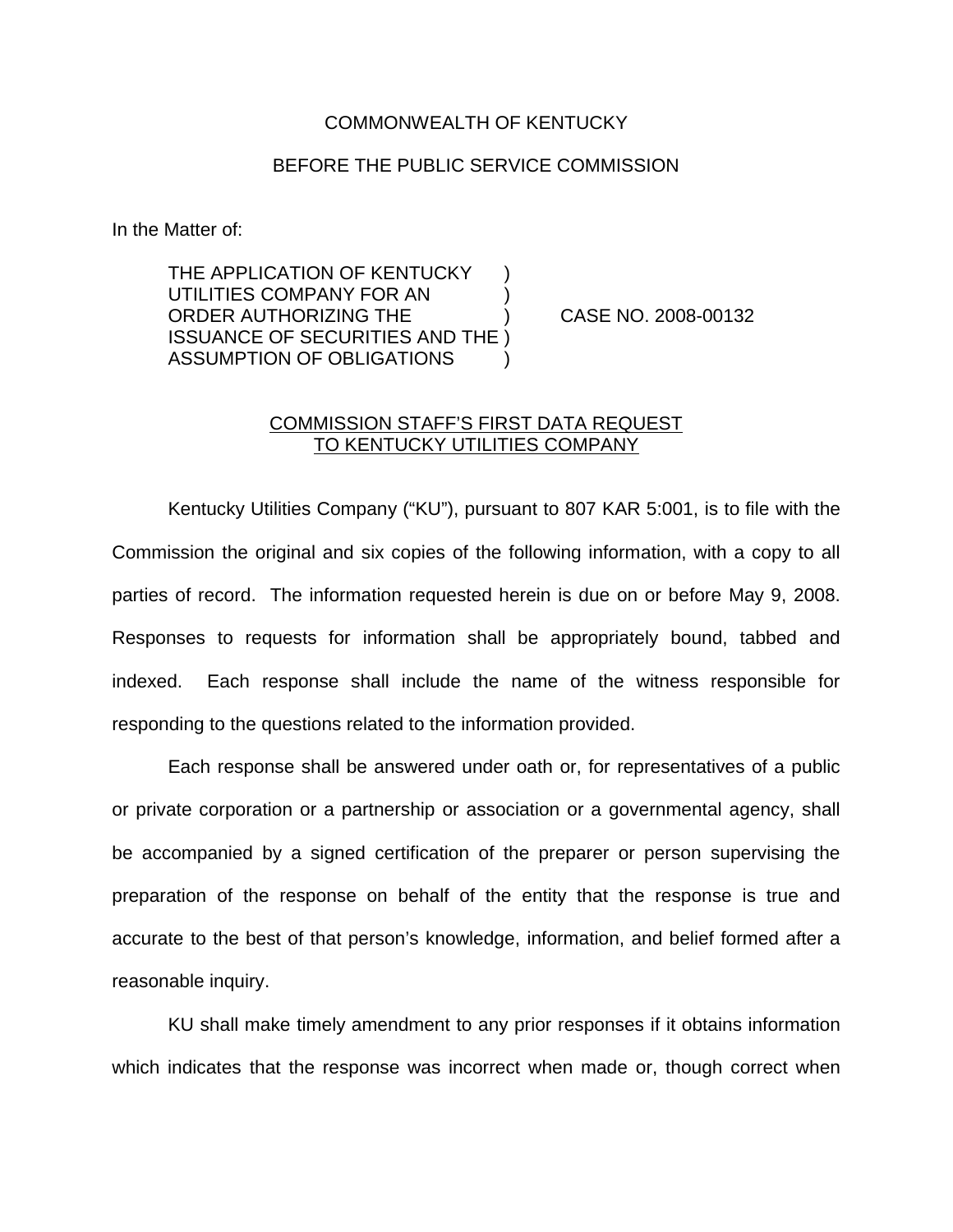made, is now incorrect in any material respect. For any requests to which KU fails or refuses to furnish all or part of the requested information, KU shall provide a written explanation of the specific grounds for its failure to completely and precisely respond.

Careful attention should be given to copied material to ensure that it is legible. When the requested information has been previously provided in this proceeding in the requested format, reference may be made to the specific location of that information in responding to this request. When applicable, the requested information shall be separately provided for total company operations and jurisdictional operations.

1. Refer to the application at page 4, paragraph 9. Provide an explanation of the circumstances where new debt would be issued, as opposed to refinancing the existing debt.

2. Refer to the application at pages 4-12 and Tab 4, page 2. Eight series of pollution control bonds are discussed on pages 4-12 that may be the subject of refinancing. On page 2 in Tab 4, there are additional variable rate series of pollution control bonds that are not identified as being candidates for refinancing. Provide an explanation of the status of these other bond series and whether these may also be refinanced in the future.

3. Refer to the application at page 12, paragraph 27.

a. Provide an explanation as to whether the Fidelia Corporation will be one of the possible entities that KU "may enter into one or more guaranty agreements, bond insurance agreements and other similar undertakings guaranteeing repayment of all or part of the obligations under one or more series of the refunding bonds."

-2- Case No. 2008-00132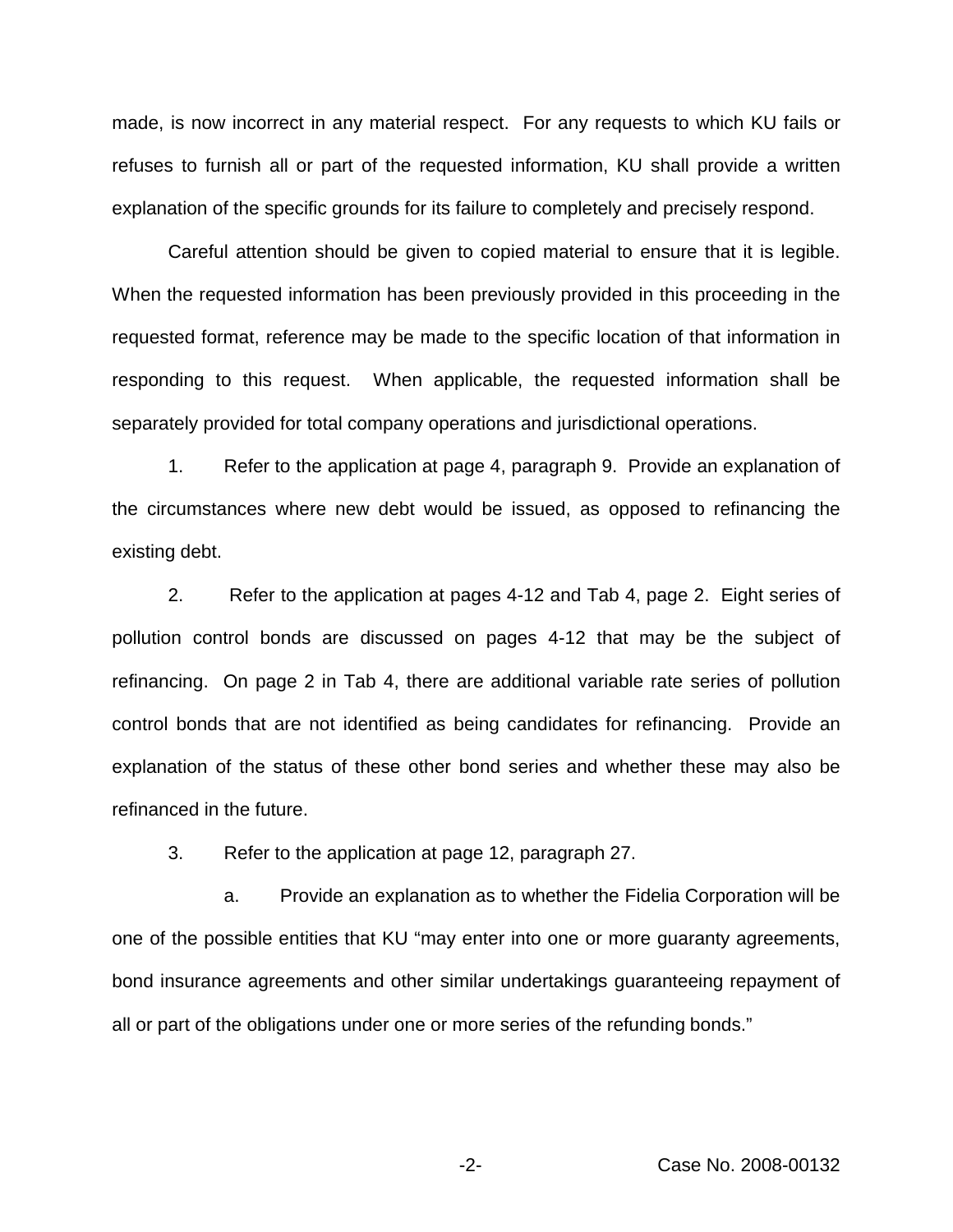b. In the context of this filing, if the bond auction (auction rates) market is suffering because of problems with the bond insurance companies, explain how and where else bond insurance may be obtained for the purposes of refinancing the current series of pollution control bonds.

4. Refer to the application at pages 12-13, paragraph 28. Provide an explanation of why First Mortgage Bonds will not be used to collaterize the refunding bonds.

5. Refer to the application at pages 14-15, paragraph 32, sentences 3-5. It appears that, if KU issues Variable Rate Pollution Control Refunding Bonds, the bond holder, at some point in time, can come back to KU through Mercer County or Carroll County and force the redemption of the bonds and KU would remarket the bonds to other purchasers. Provide an explanation of why the bond holder can come back to the issuer to sell the bonds, rather than simply selling them on the market.

6. Refer to the application at page 15, paragraph 33.

a. Provide an explanation as to whether Fidelia Corporation would be one of the possible entities from which KU "may enter into one or more liquidity facilities with a bank or banks to be selected by KU."

b. For a bond that has been tendered for purchase and not remarketed, provide an explanation of the circumstances that the bond would not or could not be remarketed.

7. Over what period of time does KU anticipate that the conversions and/or refinancing will take place (i.e., by when does KU expect the transactions to be completed)?

-3- Case No. 2008-00132